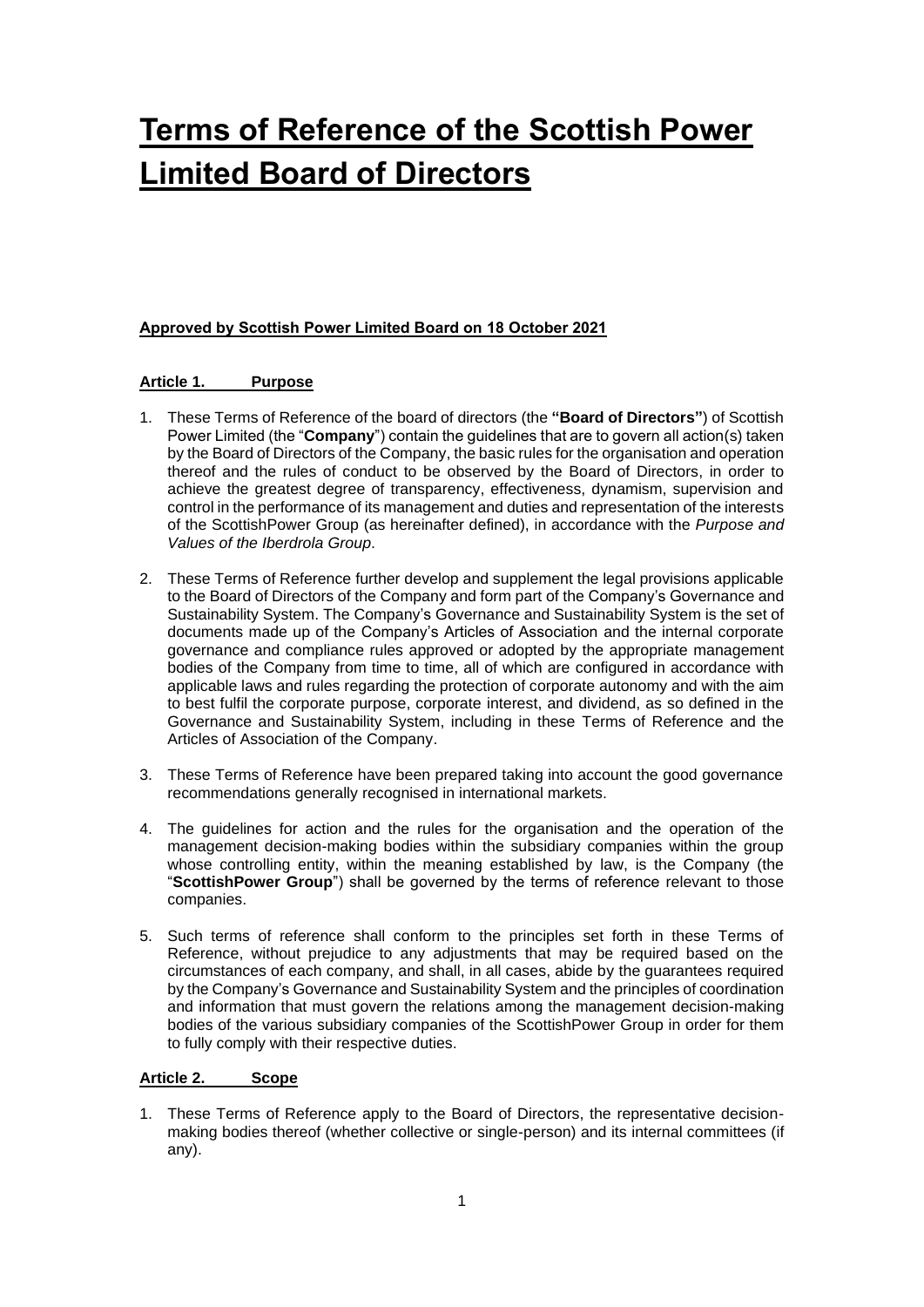- 2. The persons and bodies to whom these Terms of Reference apply shall have the duty to be informed of them, to comply with them and to enforce them, for which purpose the secretary of the Company shall provide the Board of Directors with a copy that is to be acknowledged by means of a signed receipt, and that is to be published to the Directors' website and the Company's corporate website.
- 3. The Board of Directors shall comply with and enforce the provisions of the Company's Governance and Sustainability System and shall confirm such commitment in writing upon accepting their appointment or re-election in such manner as is determined by the secretary of the Company.

# **Article 3. Approval, Amendment and Priority**

- 1. These Terms of Reference of the Board of Directors established from time to time further develop and supplement the law and the provisions set out in the current Articles of Association of the Company.
- 2. In the event of a conflict between these Terms of Reference, the law and Articles of Association, the law and Articles of Association shall prevail.
- 3. These Terms of Reference shall be interpreted in accordance with the Company's Governance and Sustainability System.
- 4. These Terms of Reference, and any amendment to them, must be approved by resolution of the Board of Directors.

# **Article 4. General Principles**

- 1. Pursuant to the Board of Directors' powers to establish rules to regulate itself and make provision for the management of its internal activities and its disposal of matters, each Director of the Board of Directors, including the Chief Executive Officer, shall, in accordance with their fiduciary duties (including in particular, but not limited to their duty under section 172 of the Companies Act 2006) independently carry out their functions and competencies with due regard to the corporate interest and common purpose, in accordance with the Iberdrola Group's *Purpose and Values of the Iberdrola Group* and *Code of Ethics*, adopted by the Company from time to time as part of the Company´s Governance and Sustainability System and to all applicable legislation, including, in particular, the applicable provisions regarding the separation of regulated activities.
- 2. These Terms of Reference also express the Company's commitment to the purpose (to continue building, together each day, a healthier, more accessible energy model, based on electricity) and the values (sustainable energy, integrating force and driving force) of the *Purpose and Values of the Iberdrola Group* and the *Code of Ethics* as adopted by the Company from time to time, which, shall form the basis of the Company's corporate ideology and ethical principles, and guide its corporate purpose and strategy and performance. The Board of Directors will take note of the fact that the Company shares (in so far as adopted by the Company and given its place within the group) the corporate interest of the Iberdrola group (being the multinational group of companies whose listed and controlling entity, pursuant to Spanish law is Iberdrola, S.A., hereinafter, the "**Iberdrola Group**"), which is aimed at creating sustainable value for all Iberdrola Group shareholders, taking into consideration and involving all stakeholders related to the Iberdrola Group's business and making them participants in the social dividend generated by its activities, and contributing to the achievement of the Sustainable Development Goals approved by the United Nations (the **"SDGs"**) and the most demanding requirements in environmental matters, social commitment and good governance (ESG) criteria, and thereby defining the Company as a key institutional player in the economic and social environment in which it operates.

## **Article 5. Corporate Interest**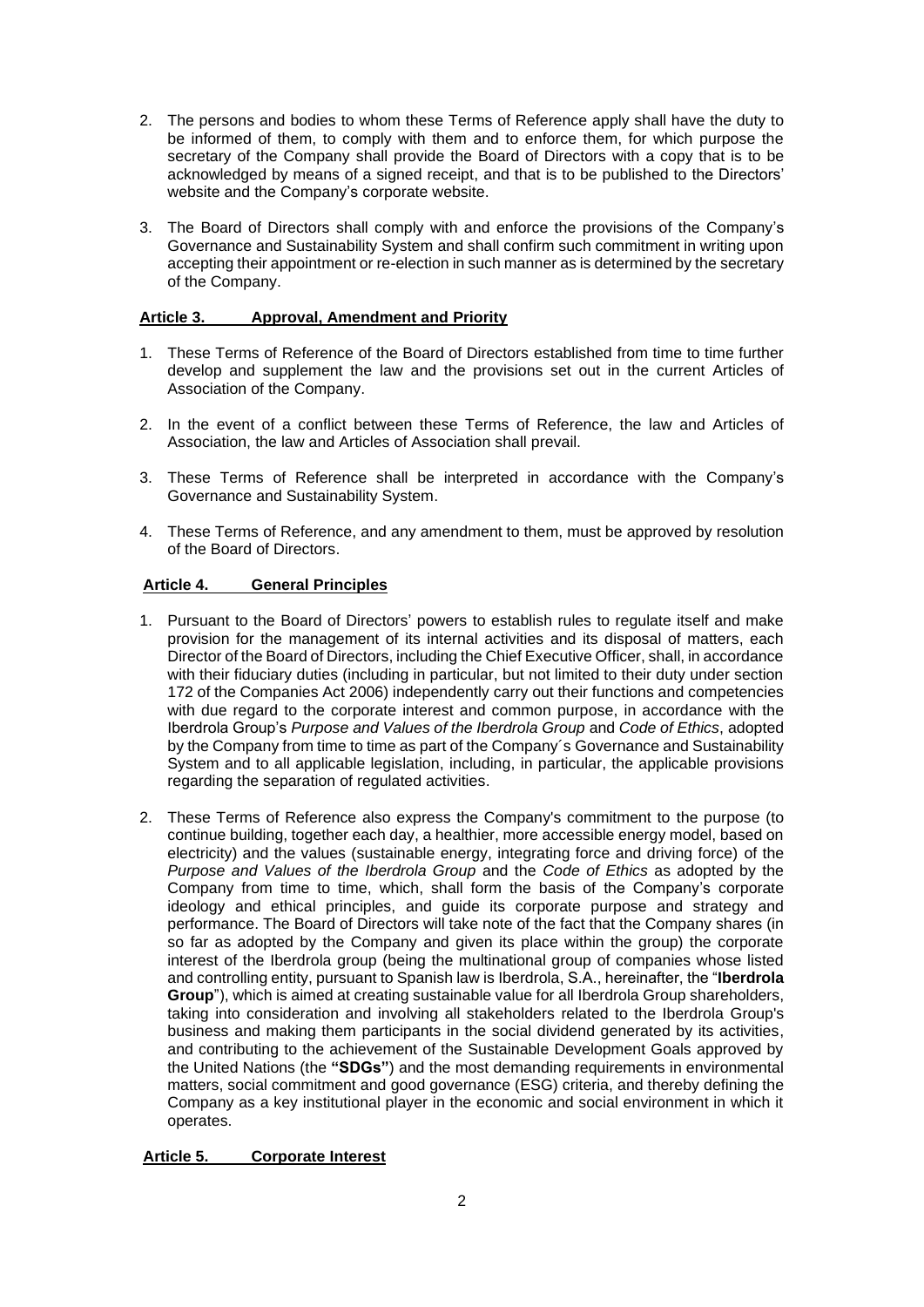The Company, pursuant to its status as the Iberdrola Group's sub-holding company in the United Kingdom, shares with the Iberdrola Group the concept that it is the duty of each Director to act in the way he/she considers, in good faith, would be most likely to be in the corporate interest of the Company, understood as that most likely to promote the success of the Company for the benefit of all shareholders of the Company, taking into account other stakeholders related to its business (including, in relation to the Company and in particular, having regard to the matters set out under section 172 of the Companies Act 2006).

# **Article 6. Social Dividend**

- 1. The performance of the activities included within the Company's corporate objectives, particularly the Company's innovation and digital transformation strategy, must be focused on the sustainable creation of value, in accordance with the *Purpose and Values of the Iberdrola Group* and the commitments made in the *Code of Ethics*.
- 2. The Company, as the Iberdrola Group's sub-holding company in the United Kingdom, contributes to the Iberdrola Group's social dividend, which is understood as the direct or indirect contribution of value through its activities for all stakeholders, and, in particular, through its contribution to the achievement of the SDGs. In this respect, the Company may collaborate with entities related to the Iberdrola Group in order to promote and carry out activities developed in relation to the sustainable development policies of its business.
- 3. The Company's performance in social, environmental and sustainability areas, as well as the social dividend generated and shared with its stakeholders, make up the Company's non-financial information, and the Company shall in accordance with any stakeholder engagement policy as may be adopted by the Company (and in coordination with Iberdrola, S.A.) promote the public dissemination of its non-financial information and the corporate dividend generated, especially among its stakeholders.

# **Article 7. Applicable Legal Provisions, Governance and Sustainability System and Compliance System**

- 1. The Company is governed by its constitutional documents and all applicable laws, rules and regulations, as well as by its Governance and Sustainability System which is adopted by the Board of Directors.
- 2. The Governance and Sustainability System is the Company's internal system of rules, made up of the Articles of Association, and those corporate policies and other governance and compliance rules that have been approved or adopted by the Board of Directors, including the *Purpose and Values of the Iberdrola Group* and the *Code of Ethics* and those corporate policies and other governance and compliance rules that have been approved by the board of directors of Iberdrola, S.A. pursuant to its status as the Iberdrola Group holding company and adopted by the Company, and thus incorporated into the Company's Governance and Sustainability System.
- 3. The Governance and Sustainability System is founded upon the principles of the *Purpose and Values of the Iberdrola Group*, which define the ideological foundation of the Company's business, which, due to its size and importance, is a focal point for a large number of stakeholders and the economic and social environments in which it and its subsidiaries carry out their businesses.
- 4. The Board of Directors is responsible for the development, application and interpretation of the rules making up the Governance and Sustainability System (along with any rules approved by the sole member of the Company), including in relation to ensuring compliance at all times with the purposes of the Governance and Sustainability System and the fulfilment of the corporate interest of the Company.
- 5. Full or summarised versions of the rules making up the Governance and Sustainability System shall be made available on the Company's corporate website (in so far as not confidential or internal in nature).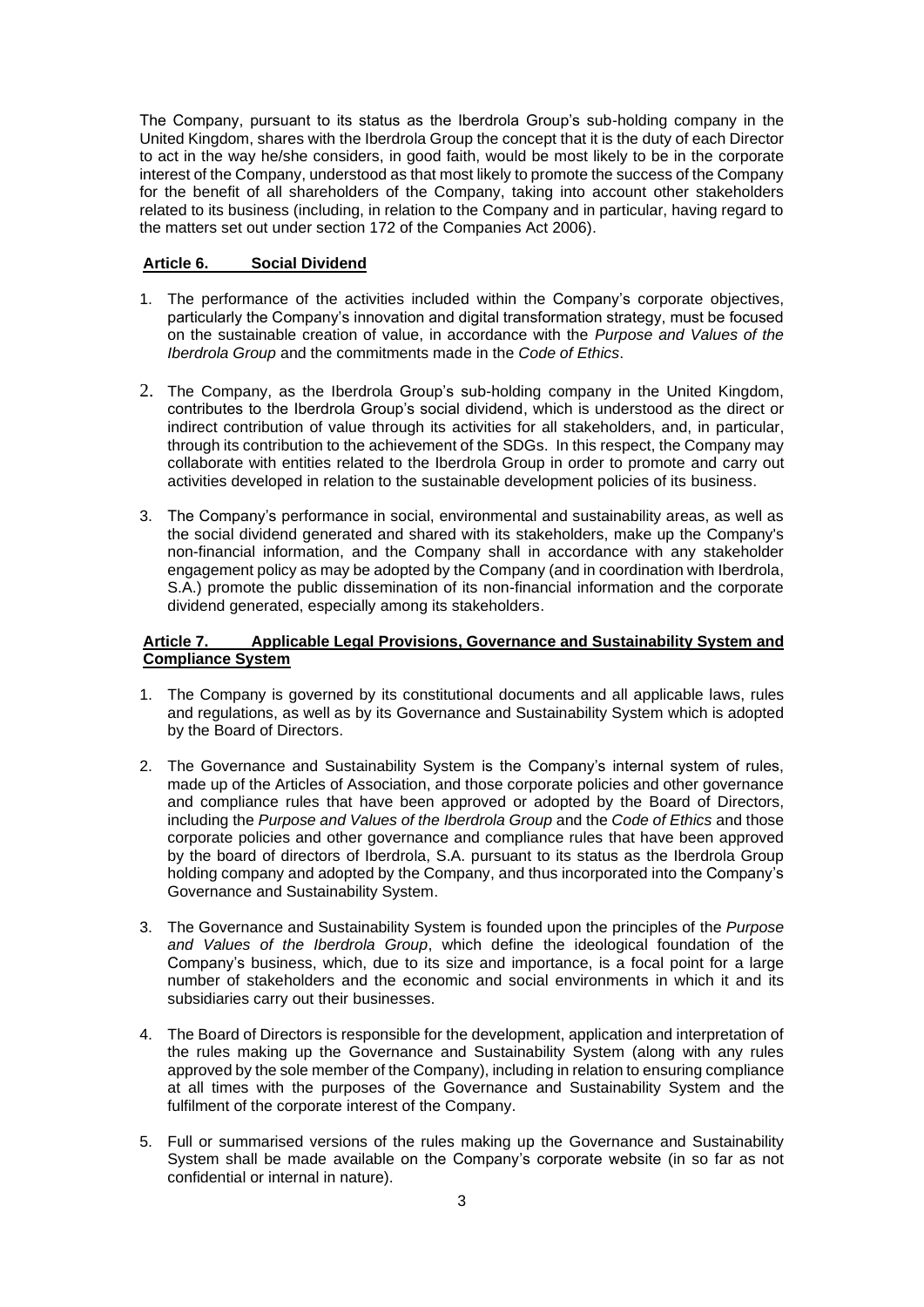6. The Company shall have a compliance system to prevent and manage the risk of regulatory and ethical breaches and breaches of the Governance and Sustainability System, and to contribute to the full realisation of the *Purpose and Values of the Iberdrola Group* and the corporate interest of the Company.

## **Article 8. Powers of the Board of Directors**

- 1. The principal responsibility of the Board of Directors (subject to their fiduciary duties) is the formulation and implementation of ScottishPower Group strategy and in formulating ScottishPower Group strategy the Directors shall take into account Iberdrola Group strategy where the Directors believe this is in the interests of the ScottishPower Group.
- 2. In addition, without prejudice to the power of the shareholder(s) of the Company (in such capacity) to take shareholder type decisions in relation to the Company, there are a number of matters reserved exclusively to the Board of Directors (or to any committee of the Board of the Directors duly authorised in this regard), subject to matters delegated to Scottish Power Generation Holdings Limited, Scottish Power Energy Networks Holdings Limited and ScottishPower Renewable Energy Limited boards of directors pursuant to their respective terms of reference in force from time to time.
- 3. Within the scope of its authority relating to the general duty of supervision, organisation and strategic coordination of the ScottishPower Group, the Board of Directors shall deal with the following matters, among others:
	- a) disseminate, implement and monitor in respect of the head of business sub-holding companies of the ScottishPower Group, the policies, strategies and general guidelines established by Iberdrola, S.A. as the holding company of the Iberdrola Group (and as adopted by the Company) in the interest of all the companies in the Iberdrola Group, taking into account the characteristics and peculiarities of the businesses carried out by the sub-holding companies and respecting their autonomy to carry out the day-today administration and effective management of their businesses, as well as their responsibility for the ordinary control thereof;
	- b) approve the annual consolidated budget of the Company and its subsidiaries taking into account their budget forecasts and in accordance with the budgetary bases of Iberdrola, S.A. as the holding company of the Iberdrola Group;
	- c) approve, following a report from the Audit and Compliance Committee, the financial information relating (directly or indirectly) to the Company and its subsidiaries, which shall have also been reviewed by the auditor of the Company, if appropriate;
	- d) approve the non-financial information relating (directly or indirectly) to the Company and its subsidiaries, in so far as required for the non-financial information reporting of Iberdrola, S.A., the Company and/or the ScottishPower Group;
	- e) prepare proposals for the distribution of dividends in accordance with any policy relating to dividends as adopted by the Company and in accordance with the Articles of Association of the Company;
	- f) promote and supervise the strategy relating to the Company´s engagement with its respective stakeholders, in accordance with the policy and model established in this respect at the Iberdrola Group level, and approving in particular the framework of collaboration with the ScottishPower Foundation for the promotion and execution of activities relating to sustainable development policies in the United Kingdom;
	- g) oversee compliance by the Company and its subsidiaries with the personal data protection regulations in accordance with any policies in this regard within the Governance and Sustainability System of the Company, in respect of which the Data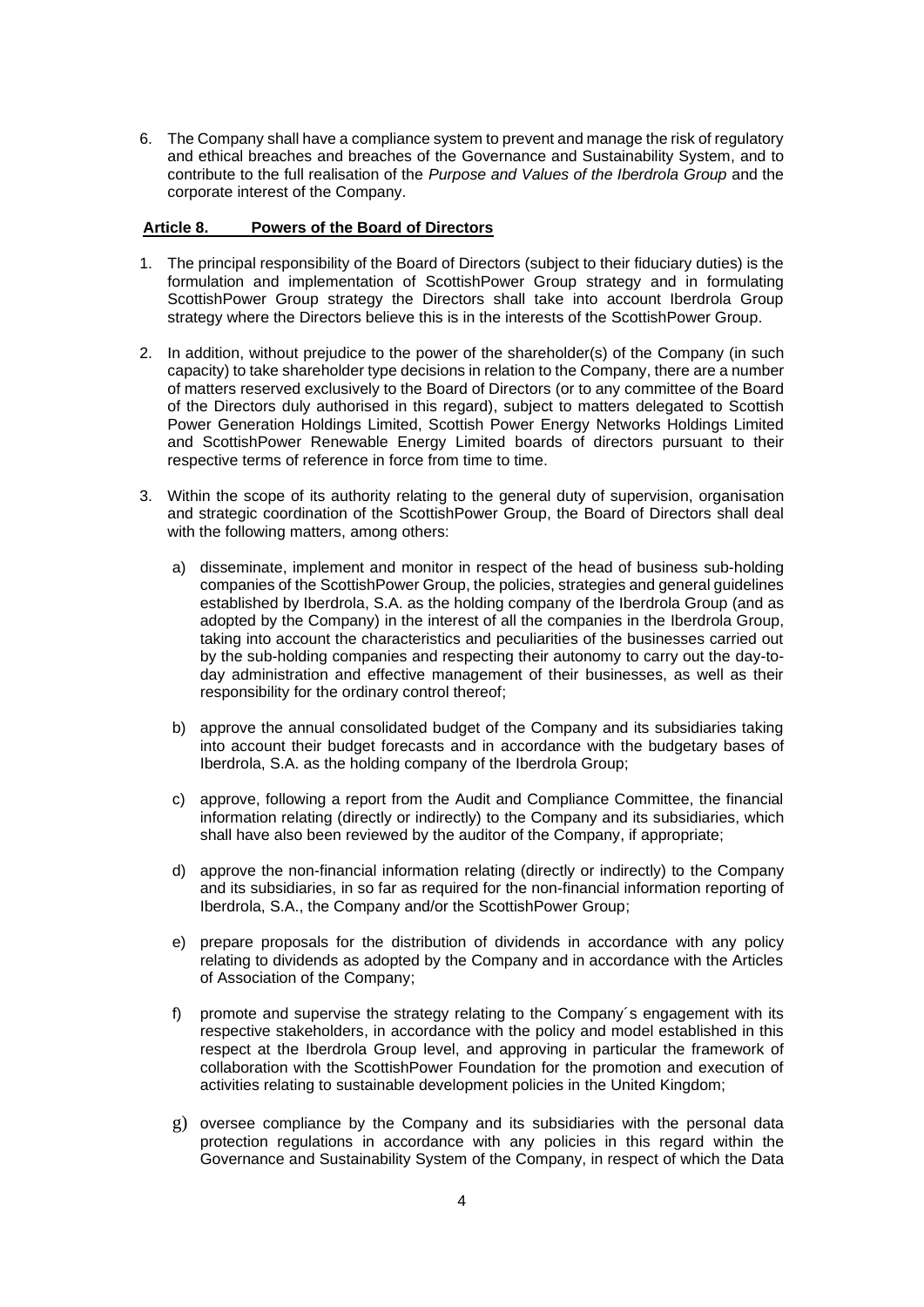Protection Officer shall periodically provide a report to the Board of Directors (via the Company's Audit and Compliance Committee);

- h) ensure, within the ScottishPower Group, the effective separation of the regulated activities carried out by the various companies thereof upon the terms required by applicable regulations in the markets and regions in which they operate;
- i) establish with Iberdrola, S.A., pursuant to its status as the holding company of the Iberdrola Group, the mechanisms that shall enable the exchange of information between the Company and the head of business sub-holding companies of the ScottishPower Group, which is necessary for strategic coordination at the Iberdrola Group level in the interest of all the companies in the Iberdrola Group, without undermining the autonomy of the Company and its subsidiaries, and the requirements imposed on their Directors by law;
- j) oversee the provision of common services to the head of business sub-holding companies of the ScottishPower Group, in accordance with applicable legislation and, in particular, the legal provisions regarding the separation of regulated activities, supervise contracts for the provision of intragroup services, and oversee and coordinate (as appropriate) any relevant support provided to the governance bodies established within the Iberdrola Group as applicable to the Company or the ScottishPower Group, and approve each year the standards that must be met (to protect the corporate interest) for transactions carried out between the Company and its subsidiaries and all other companies within the Iberdrola Group;
- k) in accordance with Article 11 of these Terms of Reference, approve, delegate or propose to the sole member of the Company for approval, as the case may be, the transactions that the Company undertakes with its sole member, with its subsidiaries or with any related party all under the terms established by law and in accordance with the Company's Governance and Sustainability System and all without prejudice, where applicable, to the relevant powers of the Board of Directors or the board of directors of Iberdrola, S.A.;
- support/promote the presence of the Company and its subsidiaries on social media, and support/promote the development of the Iberdrola Group's communication and innovation strategy and digital transformation;
- m) establish the structure and accessibility of the Company´s corporate website, through which the *Purpose and Values of the Iberdrola Group* as well as the *Code of Ethics* shall be disseminated, which shall identify the Company´s activities, its relationship with the Iberdrola Group, and its position on matters of corporate governance, sustainability and the environment, and which shall facilitate the Company's engagement with its stakeholders and the public; while also ensuring an appropriate level of coordination among the Company´s corporate website and those of the head of business sub-holding companies of the ScottishPower Group;
- n) approve, authorise or take note of proposals for the appointment and removal of directors of subsidiaries of the Company in accordance with any Iberdrola Group policy adopted by the Company as it relates to the appointment and removal of directors of the ScottishPower Group;
- o) review and decide on possible conflicts of interest among the companies of the ScottishPower Group; and
- p) approve the creation or acquisition of interests in special purpose entities or entities registered in countries or territories regarded as tax havens, as well as any other transactions or operations of a similar nature that, due to the complexity thereof, might detract from the transparency of the ScottishPower Group.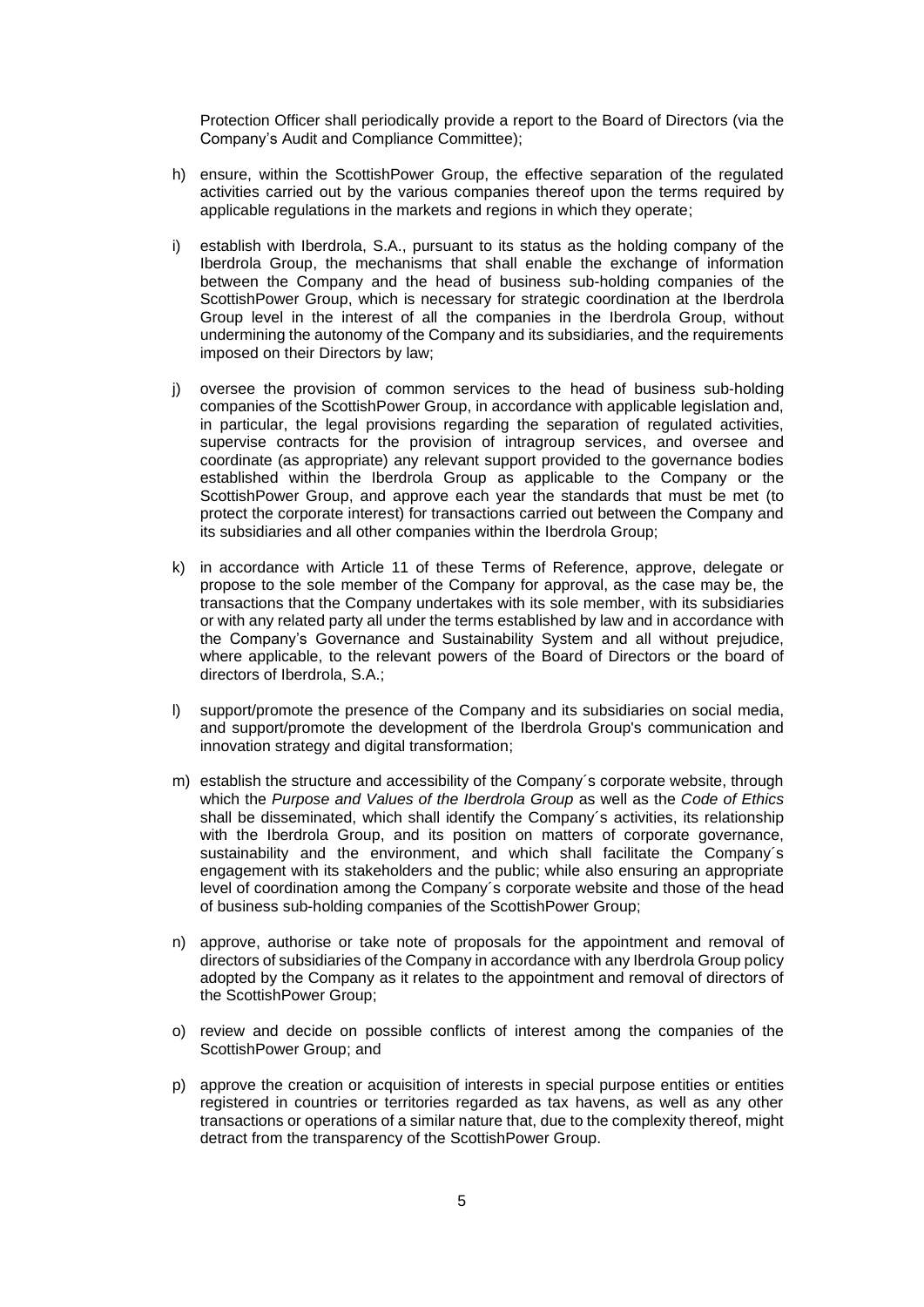- 4. The Board of Directors shall create, pursuant to the Articles of Association of the Company, a permanent Management Committee and Audit and Compliance Committee, as well as any other relevant committees. Such committees will have the composition, duties and powers described in their respective terms of reference.
- 5. The Board of Directors shall appoint among its members one or more executive Directors, including a Chief Executive Officer, with such powers deemed appropriate and being delegable according to law. The Board of Directors may delegate certain defined executivetype powers to the Chairman.
- 6. The executive Director(s) shall be responsible for the management and day-to-day administration of the Company under the monitoring of the Board of Directors, and particularly shall deal with the following matters, among others:
	- a) to promote the application of the Iberdrola Group's and ScottishPower Group's corporate policies and general management guidelines within the scope of the Company's activities, in accordance with the guidelines established by the Company's Board of Directors;
	- b) to apply the strategy and policies approved by the Board of Directors with regard to his/her scope of activities and in accordance with the basic management guidelines of the Iberdrola Group and ScottishPower Group;
	- c) to propose to the Board of Directors the annual objectives of the Company (for which the resource budget necessary to achieve them shall be proposed by the Control and Administration Director);
	- d) to promote among the head of business sub-holding companies of the ScottishPower Group any technological or operational best practices and implement and develop the Iberdrola Group's strategy for innovation and digital transformation as may be approved or adopted by the Company, including by any committee established for that purpose with a view to maximising the value of the ScottishPower Group overall for the benefit of its members;
	- e) to represent the Company within the scope of the Company's activities with respect to any relevant stakeholders; and
	- f) to set any other guidelines, policies and practices and make provision for any other delegations in the normal course of management and day-to-day administration in accordance with the above.
- 7. The Company expects that its conduct and the conduct of its employees will conform and adhere not only to applicable law and the Governance and Sustainability System but also to ethical principles and generally accepted principles of social responsibility. The Board of Directors has the authority for such purpose to approve a corporate code of ethics and a directors' code of ethics, applicable to all professionals of the ScottishPower Group and to the members of the Board of Directors, respectively, which includes this commitment.
- 8. In the area of corporate organisation, the Board of Directors shall take such measures as are required to ensure that:
	- a) the chairman of the Board of Directors, as well as the Management Committee and the chief corporate officer, pursue the interests of the ScottishPower Group;
	- b) the strategies for the coordination of relations between the Company and the companies that are members of the ScottishPower Group are established and reviewed on an ongoing basis in order to maximise benefits for all of them; and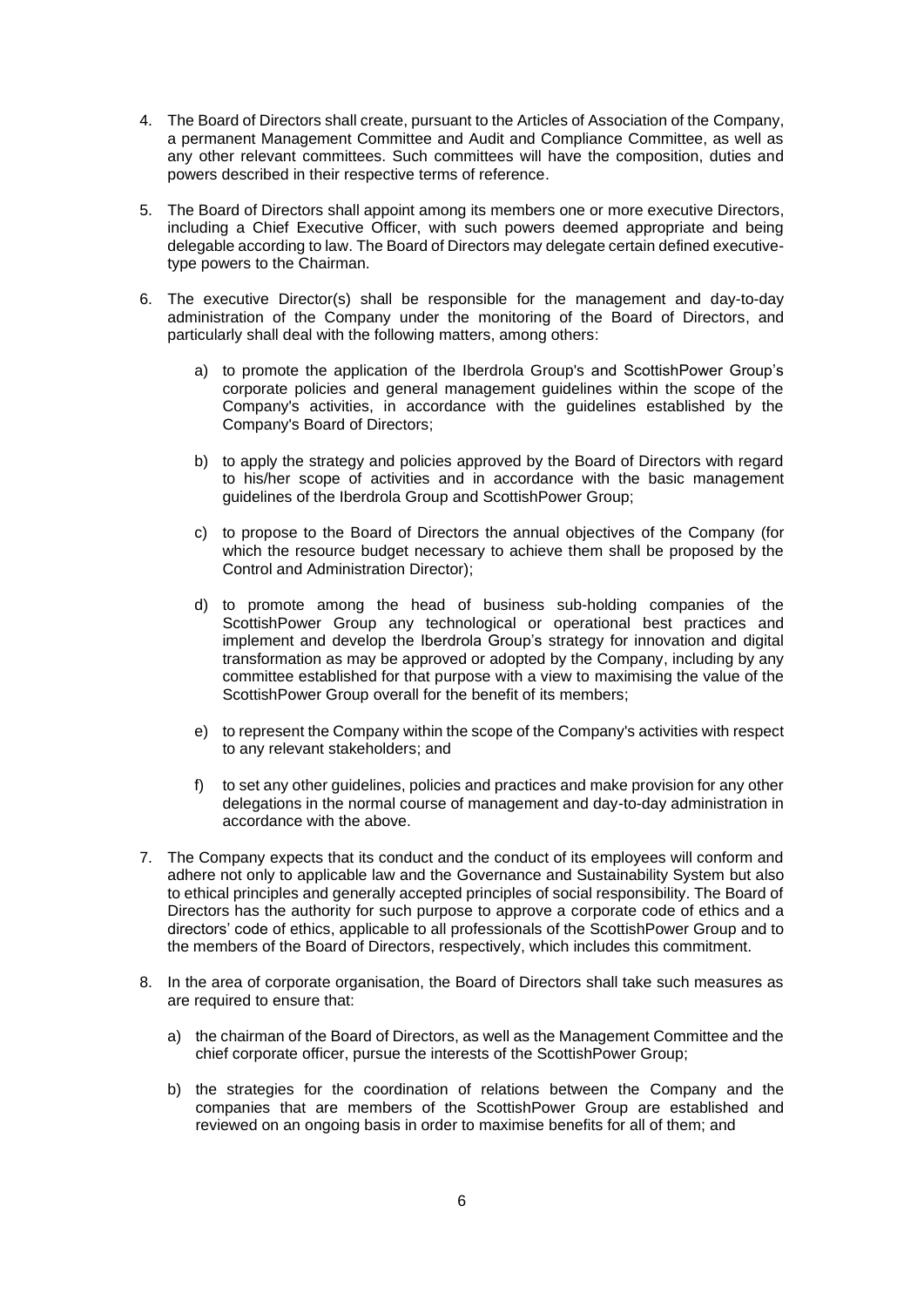c) the professionals of the ScottishPower Group and the Directors comply with the provisions of any corporate code of ethics and/or the directors' code of ethics, respectively, as may be approved or adopted by the Board of Directors.

# **Article 9 Board Reserved Matters**

## 1 **General**

- a) The making of any proposal to the shareholder(s) of the Company in relation to the alteration to the Memorandum or Articles of Association of the Company.
- b) The making of any proposal to the shareholder(s) of the Company in relation to the appointment or removal from office of any of the Directors or the secretary of the Company.
- c) The making of any proposal to the shareholder(s) of the Company in relation to the appointment or termination of appointment of the Company's Auditors or its lead advisors.
- d) The establishment of appropriate policies, and any material changes to these policies, concerning:
	- (i). corporate governance of the ScottishPower Group;
	- (ii). risk management and control;
	- (iii). innovation;
	- (iv).quality assurance;
	- (v). environment;
	- (vi).HR;
	- (vii). health and safety;
	- (viii). compliance and ethics;

and the approval of policies to address novel or contentious issues, which may arise, and which may be capable of affecting adversely the interests of the ScottishPower Group.

## 2 **Strategic and Financial Management and Reporting**

- a) The review and approval of, and any material amendments to:
	- (i). the corporate strategy of the ScottishPower Group;
	- (ii). the business plan (including the annual financing strategy) of the Company and the ScottishPower Group;
	- (iii). the budget for the Company and the ScottishPower Group;
	- (iv).annual and multi-annual Investment Plans of the Company and the ScottishPower Group.
- b) The approval of, and any material amendments to, the foreign exchange and interest rate hedging policy and Treasury counterparty credit limits of the ScottishPower Group.
- c) Any material change to the accounting policies adopted by the Company.
- d) The approval of the statutory accounts and financial statements of the Company.
- e) The declaration (or recommendation to the shareholders) of any dividend payable on the ordinary shares of the Company.

# 3 **Capital Structure**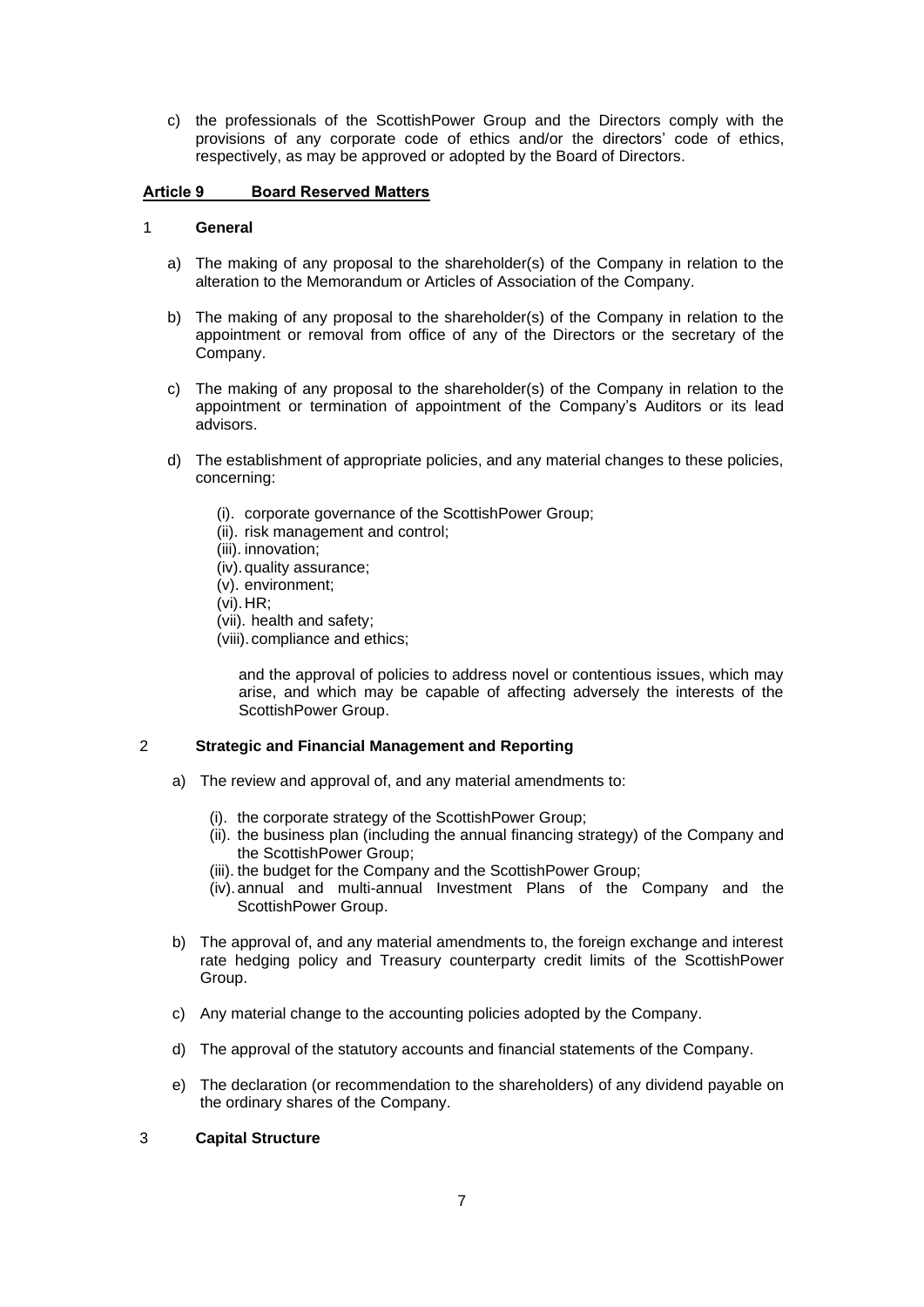- a) Subject to the Directors' authority to allot, any change to the share capital of the Company in issue from time to time.
- b) Any change exceeding  $\epsilon$ 6m in the share capital of any (a) subsidiary or joint venture of the Company; or (b) joint venture of a subsidiary of the Company (other than Scottish Power Generation Holdings Limited, Scottish Power Energy Networks Holdings Limited and ScottishPower Renewable Energy Limited and their respective subsidiaries and joint ventures) in issue from time to time, except to the extent previously approved by the Board.
- c) The creation of any new (a) subsidiary or joint venture of the Company; or (b) joint venture of a subsidiary of the Company (other than the creation of any new subsidiary or joint venture of Scottish Power Generation Holdings Limited, Scottish Power Energy Networks Holdings Limited, ScottishPower Renewable Energy Limited and their respective subsidiaries) involving the issue of share capital in excess of €6m except to the extent previously approved by the Board.
- d) The issue by any (a) subsidiary or joint venture of the Company; (b) joint venture of a subsidiary of the Company (other than (i) to another ScottishPower Group company or (ii) by Scottish Power Generation Holdings Limited, Scottish Power Energy Networks Holdings Limited, ScottishPower Renewable Energy Limited and their respective subsidiaries and joint ventures) of any debentures or loan capital (whether secured or unsecured) or other borrowings, in excess of €6m or any significant variation of the terms of such borrowings.
- e) Any change to the parent/subsidiary shareholding structure within the ScottishPower Group involving the dissolution or "hiving-up" of the Company's principal subsidiaries, except to the extent previously approved by the Board of Directors.

# 4 **Corporate Actions**

- a) Any proposal to acquire or dispose of an interest in the ordinary shares of another company which would require a public announcement under the rules of any stock exchange on which Iberdrola, S.A.'s securities are traded or any other market regulatory authority (subject to any other requirements under the rules of such stock exchange or market regulatory authority, such as shareholder approval).
- b) Any other transaction which would require a public announcement under the rules of any stock exchange on which Iberdrola, S.A's securities are traded or any other market regulatory authority (subject to any other requirements under the rules of such stock exchange or market regulatory authority, such as shareholder approval).

## 5 **Mergers and Acquisitions**

- a) The acquisition or sale of assets or properties, whether in the form of a business undertaking or shares in an incorporated company, by any of the Company's subsidiaries (other than Scottish Power Generation Holdings Limited, Scottish Power Energy Networks Holdings Limited and ScottishPower Renewable Energy Limited and their respective subsidiaries) where any of the following exceed €6m:
	- (i). the consideration;
	- (ii). the aggregate market value of the assets of the business;
	- (iii). the net present value of the business;
	- (iv). the aggregate value of the debts comprised in the business;
	- (v). the aggregate value of any liabilities (other than debt) attached to the business;

or (regardless of the foregoing) where the net present value of the business is negative.

## 6 **Contracts and Other Commitments**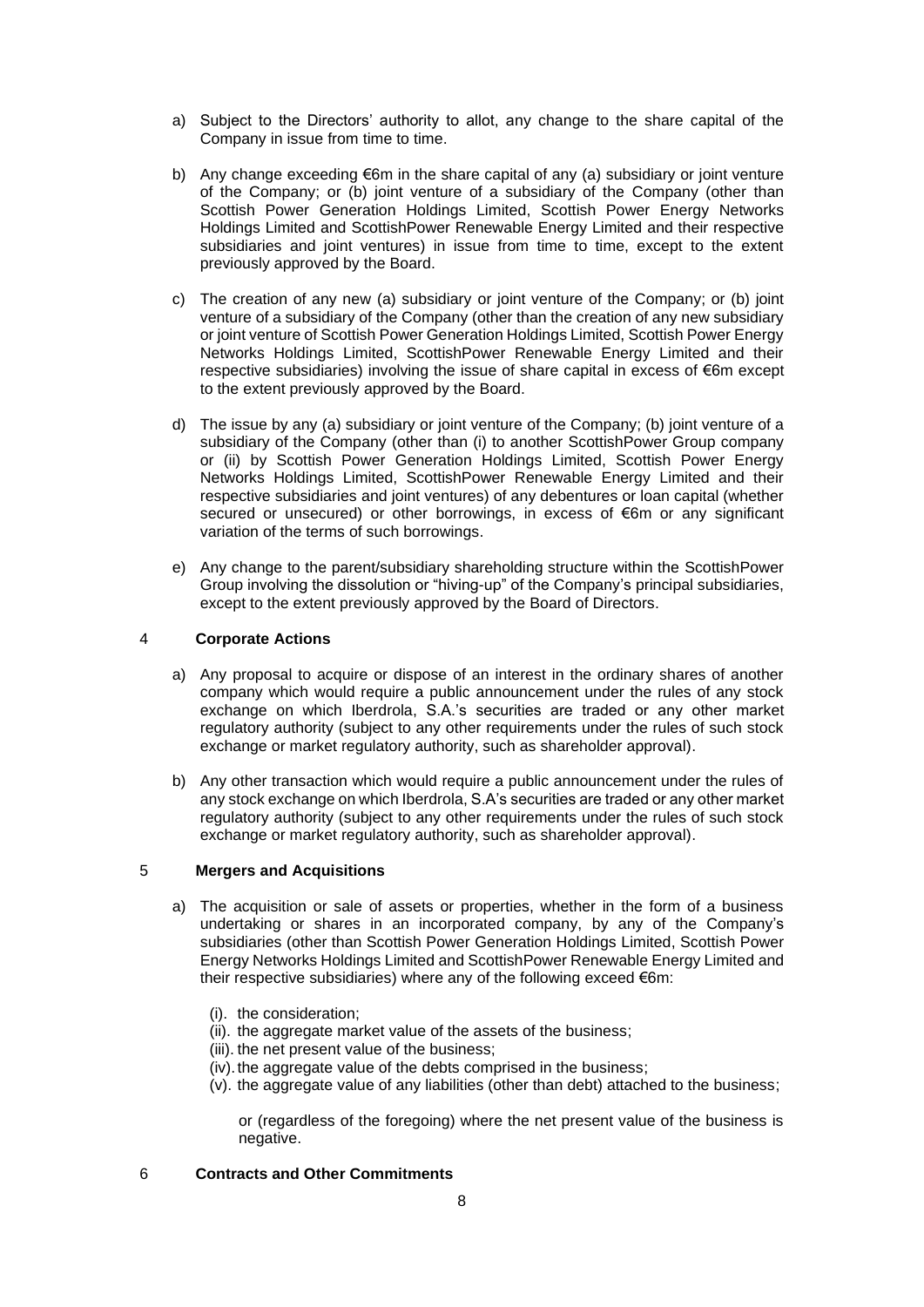- a) The issue by the Company of any guarantee or other similar contractual (i.e. potentially binding) undertaking, comfort or support, or of the setting of any policy on the granting of guarantees by subsidiaries.
- b) The grant of any mortgage, charge, encumbrance or other security interest over the undertaking, property or assets of the Company (except in substitution for an existing security interest).
- c) Any item of capital expenditure by the Company or any of the Company's subsidiaries (other than Scottish Power Generation Holdings Limited, Scottish Power Energy Networks Holdings Limited and ScottishPower Renewable Energy Limited and their respective subsidiaries) exceeding €6m.
- d) Any item of operational expenditure by the Company or any of the Company's subsidiaries (other than Scottish Power Generation Holdings Limited, Scottish Power Energy Networks Holdings Limited and ScottishPower Renewable Energy Limited and their respective subsidiaries), not specifically provided for elsewhere in this section, where the aggregate amount to be paid (undiscounted) during the minimum contractual period exceeds €6m.
- e) The acquisition of real estate by the Company or any of the Company's subsidiaries (other than Scottish Power Generation Holdings Limited, Scottish Power Energy Networks Holdings Limited and ScottishPower Renewable Energy Limited and their respective subsidiaries):
	- (i). if freehold, for a consideration exceeding  $\epsilon$ 6m;
	- (ii). if leasehold, for an aggregate rental, over the minimum duration of the lease, exceeding €6m.
- f) Any contract, or amendment thereof, by the Company or any of the Company's subsidiaries (other than Scottish Power Generation Holdings Limited, Scottish Power Energy Networks Holdings Limited and ScottishPower Renewable Energy Limited and their respective subsidiaries), not specifically provided for elsewhere in this section, which is "**material**" (as defined below) and, where applicable, in accordance with ScottishPower Group purchasing policy, parameters and criteria. A contract, or amendment thereof, will be material where any of:
	- (i). the price/market value of assets being acquired/disposed of;
	- (ii). the income generated;
	- (iii). the expenditure incurred;
	- (iv).any associated liability or indemnity;

exceeds €6m.

g) Any development or approval of any group investment plan or group strategic project.

# 7 **Litigation and Regulatory Proceedings**

- a) Any decision by any of the Company's subsidiaries (other than Scottish Power Generation Holdings Limited, Scottish Power Energy Networks Holdings Limited and ScottishPower Renewable Energy Limited and their respective subsidiaries) to initiate legal or arbitration proceedings (other than debt recovery) or to settle such proceedings (other than for an amount greater than 50% of the initial budget or claim objective), where the amount claimed exceeds €6m.
- b) Any decision to settle legal, regulatory or arbitration proceedings brought against any of the Company's subsidiaries (other than Scottish Power Generation Holdings Limited, Scottish Power Energy Networks Holdings Limited and ScottishPower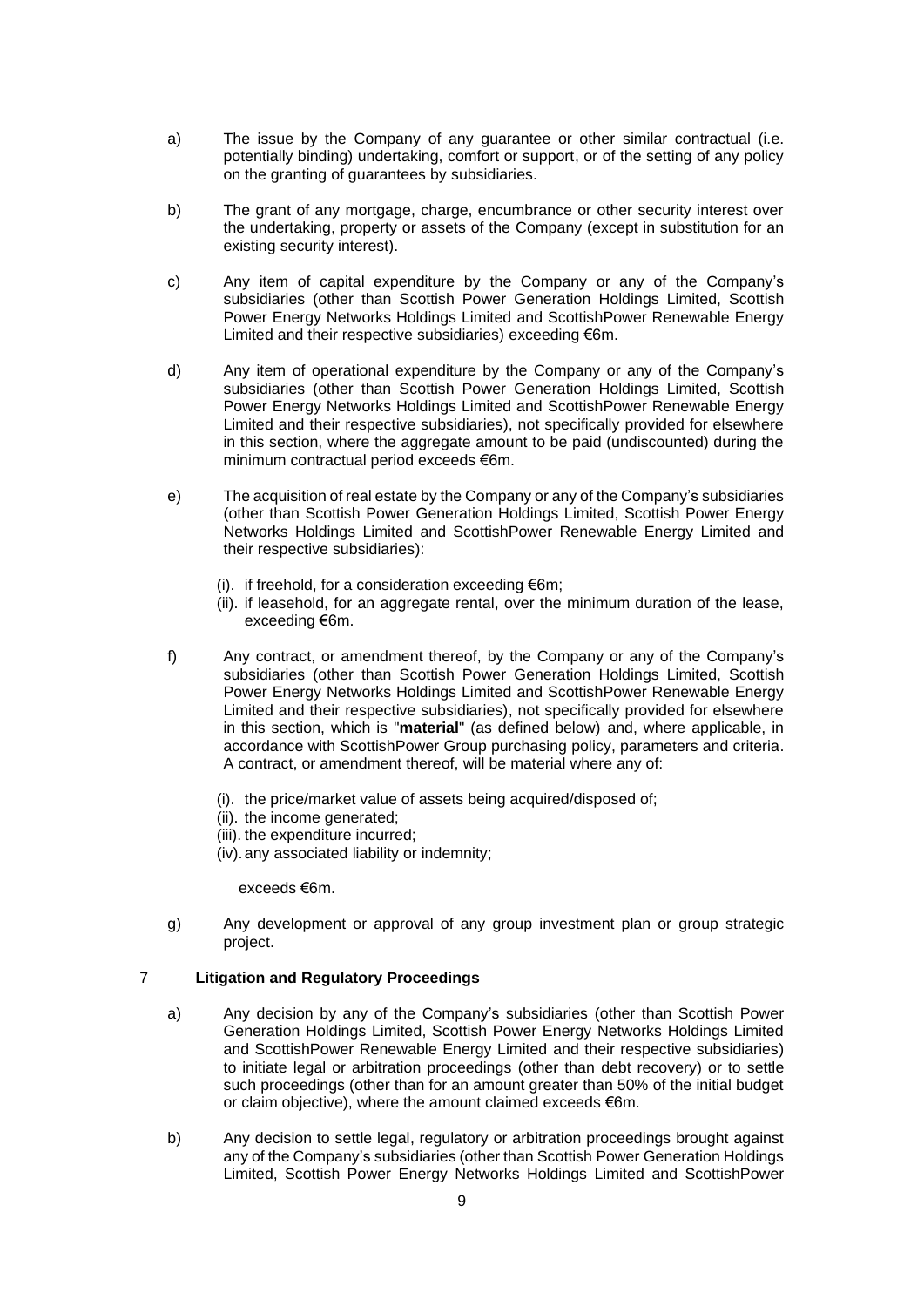Renewable Energy Limited and their respective subsidiaries), where the amount claimed, or to be paid in settlement, exceeds €6m.

c) The initiation or settlement of proceedings naming any current or previous director or officer of the Company.

# 8 **Other Operational Matters**

All other decisions related to the effective management of the ScottishPower Group's business in accordance with the ScottishPower Group's business policies, parameters and criteria.

#### **Article 10 Director and Secretary Duties and Obligations**

# 1 **General Duties of Directors**

Without prejudice to the Company's Articles of Association and any provision of law, including the Companies Act 2006, Directors must discharge and observe the duties of their office and those prescribed by law and the Company's Governance and Sustainability System with the diligence of a prudent business executive and must discharge the duties of their office in accordance with their fiduciary duties towards the Company, and, in particular, each Director shall undertake to:

- a) Properly prepare for meetings of the Board of Directors and, if applicable, the meetings of the committees of which the Director is a member, for which purpose the Director shall diligently obtain all relevant information regarding the running of the Company and the matters to be discussed at such meetings.
- b) Attend meetings of the Board of Directors and, if applicable, the meetings of the committees of which the Director is a member, and actively take part in deliberations so that their judgement effectively contributes to decision-making
- c) Perform any specific task entrusted to them by the Board of Directors, provided that such task reasonably falls within the scope of the Director's area of specialisation.
- d) Give notice to the Board of Directors of any irregularities in the management of the Company of which the Director becomes aware, subject always to any applicable provision of law or the Company's Governance and Sustainability System in relation to such irregularity.
- e) Propose that an extraordinary meeting of the Board of Directors be called or further items be added to the agenda of a meeting of the Board of Directors so that such matters as the Director deems appropriate may be discussed.
- f) Oppose resolutions that are contrary to the law, to the Company's Governance and Sustainability System or to the Company's corporate interests (and demand that their dissent be noted in the minutes of meetings of the Board of Directors), and, subject to their power, authority and discretion seek the invalidation of any such resolution.

# 2 **Duty not to Compete**

A Director may not be a director or executive of, nor provide services to, another company having a corporate purpose wholly or partly similar to that of the Company or operating as a competitor of the Company. The foregoing shall not apply to functions and offices held: (i) at Iberdrola Group companies; (ii) at companies where the Director acts as a representative of the Iberdrola Group's interests; (iii) at companies in which a member of the Iberdrola Group holds a minority interest and the Director does not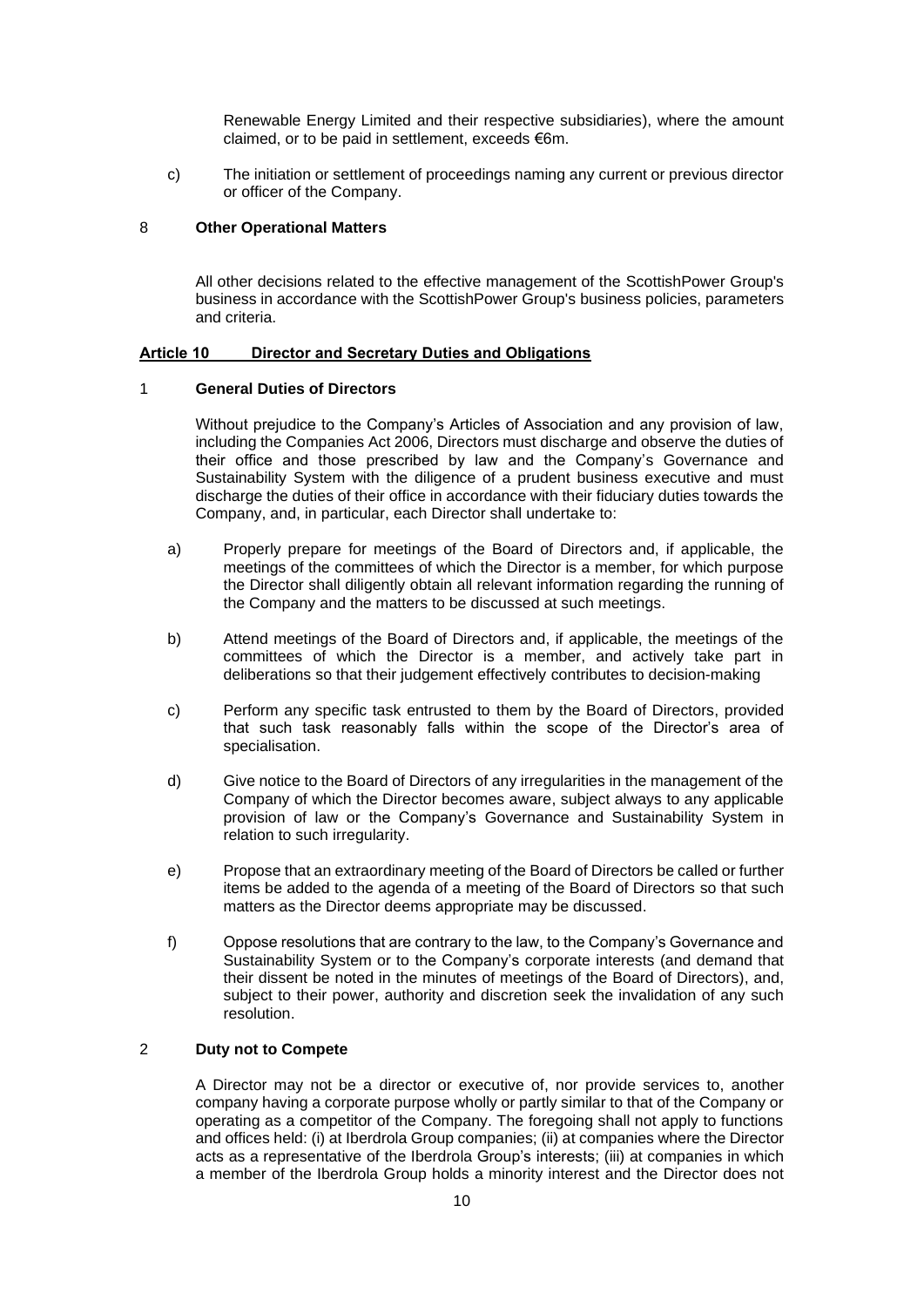act as a representative of the Iberdrola Group's interests (unless the Board of Directors takes the view that such role or services is or could be a risk to the corporate interests of the Iberdrola Group); and (iv) in other circumstances in which, in accordance with the Company's Articles of Association and any provision of law, the sole member of the Company or the Board of Directors releases him from the above restriction following a review and consideration of any risk and/or damage to the corporate interest that might arise from doing so.

# 3 **Use of Company Assets**

Without prejudice to their director duties at law, a Director may not use the Company's assets nor exploit their position at the Company to obtain any economic advantage unless they have provided adequate consideration in respect of such (although, as an exception, a Director may be released from the obligation to provide adequate consideration by the Board of Directors or the sole member of the Company (as appropriate), but in that event the economic advantage shall be treated as remuneration in kind).

#### 4 **Return of Information**

Immediately prior to removal from office as director of the Company, Directors shall return (and/or, at the request of the Company, delete their own personal copies of) all the corporate documentation and information they may have had access to in the exercise of their position, including information stored by any means or on any device, whether corporate or personal, and must expressly confirm, at the request of the Company, that they have done so.

## 5 **Conflict of Interest**

Without prejudice to the Company's Articles of Association and any provision of law:

#### a) Communication

When a Director becomes aware of being involved in a conflict of interest, the Director must report it in writing to the Board of Directors through the secretary of the Company as soon as possible.

This communication must contain a description of the situation that has given rise to the conflict of interest, indicating whether it is a direct one or an indirect one through a related person, in which case the latter party must be identified.

The description of the situation must specify, as appropriate, the purpose and the main terms and conditions of the transaction or circumstance, including details of the financial amounts involved or an approximate estimate.

#### b) Abstention

Any doubt as to whether or not a Director could be in a conflict of interest situation must be reported to the secretary of the Company. In such a case, the Director shall take all reasonable steps to avoid the continuation of such conflict until the situation is resolved in accordance with the Company's Articles of Association or any applicable provision of law.

A Director must leave meetings of the Board of Directors, and any committees of it, during deliberation and voting on those matters in which the Director is involved in a conflict of interest, and that Director shall not be counted in the number of Directors in attendance with respect to the calculation of the quorum and the majority required to adopt resolutions.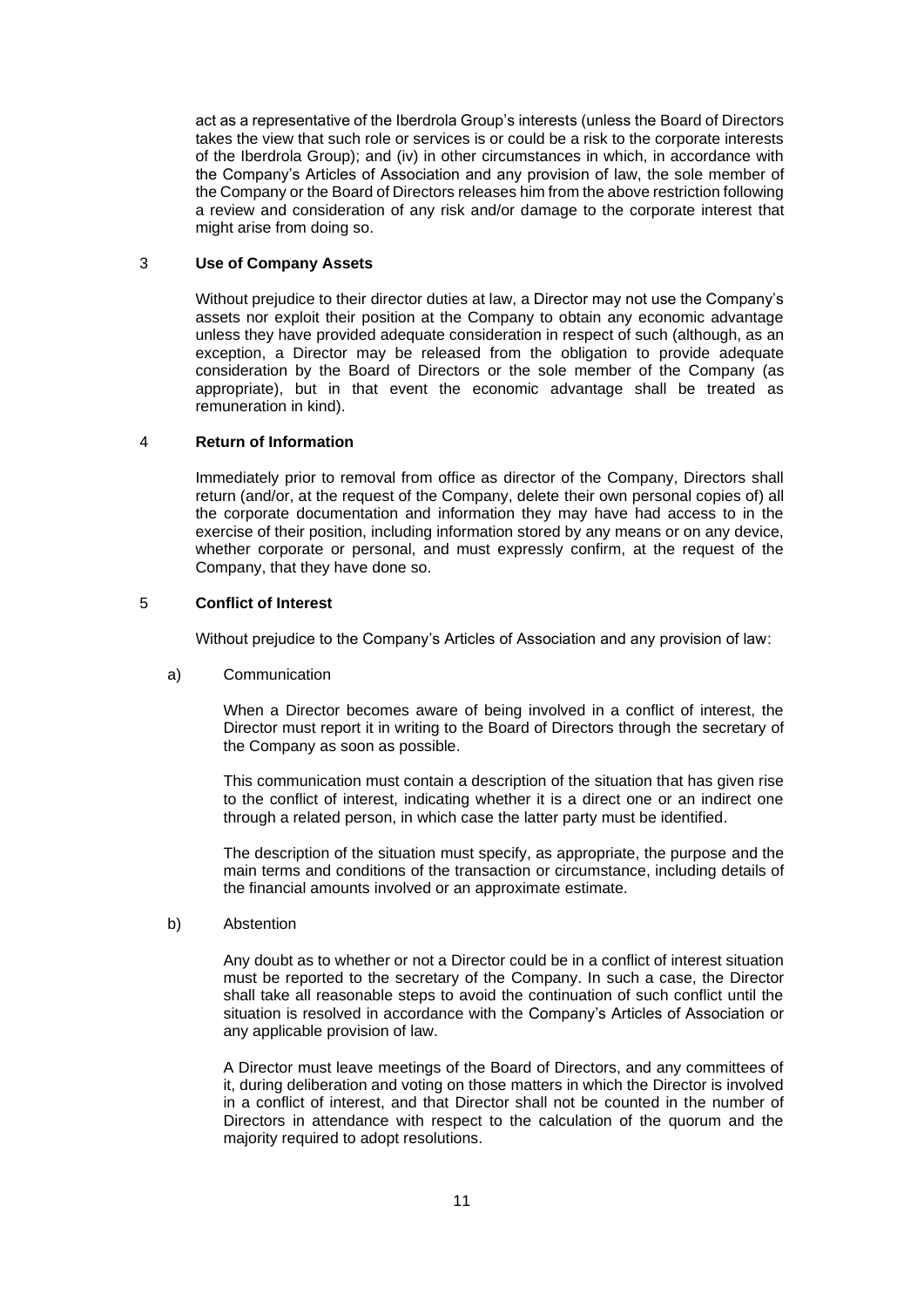The secretary of the Company shall remind the Directors at all meetings of the Board of Directors, and any committees of it, which the secretary attends of the reporting and abstention rules set forth in this Article of these Terms of Reference and in the Company's Articles of Association before proceeding with the agenda of the meeting.

c) Transparency

Whenever so required by law, the Company must report on any conflict of interest situations that Directors may find themselves in during the financial year in accordance with all applicable company reporting regulations.

# **6 Business Opportunities**

- a) Subject always to any applicable provision of law, a Director may not, for their own or any related party's benefit, exploit any of the Company's business opportunities, unless such investment or transaction was previously offered to the Company and the Company declined to exploit it and was not influenced to do so by the Director, and the Director's exploitation of the transaction is authorised by the Board of Directors or the sole member of the Company.
- b) For the purposes of the foregoing paragraph, a "business opportunity" means any possible business transaction that arises or is discovered in connection with the Director's performance of their office or by the use of the Company's resources and information or under such circumstances where it is reasonable to conclude that the third party's offer was in fact to the Company and not to the Director.
- c) A Director shall abstain from using the Company's name or relying on their status as a Director of the Company for the purpose of entering into transactions on their own or any related party's behalf.

# 7 **Disclosure**

- a) A Director shall, via the secretary of the Company, disclose to the Company:
	- (i). Any ownership or shareholding interest that they may have in any company having the same, a similar or a complementary type of business to that constituting the corporate purpose of the Company, any position or function they may perform at such company, and their pursuit, on their own or another's behalf, of any manner of activity that is complementary to that constituting the corporate purpose of the Company. These disclosures shall be set out in the notes to the financial statements in accordance with statutory and financial reporting requirements.
	- (ii). All positions that the Director holds in, and services the Director provides to, other companies or entities, with the exception of those within the Iberdrola Group, as well as all other professional duties they may have. In particular, the Director shall inform the Board of Directors prior to accepting any directorship or managerial office at another company or entity (except for the positions the Director is called upon to hold at companies belonging to the Iberdrola Group or at other companies in which they represent the interests of the Iberdrola Group).
	- (iii). Any material change in their professional situation that might affect the nature or status under which they were appointed a Director.
	- (iv).Any judicial, administrative or other proceedings instituted against them which, by reason of their nature or significance, might seriously affect the Company's reputation (including, but not limited to, a situation where a Director becomes subject to an order for criminal prosecution). In such instance and subject always to the Company's Articles of Association and any applicable provision of law, the Board of Directors shall review the case as soon as practicable and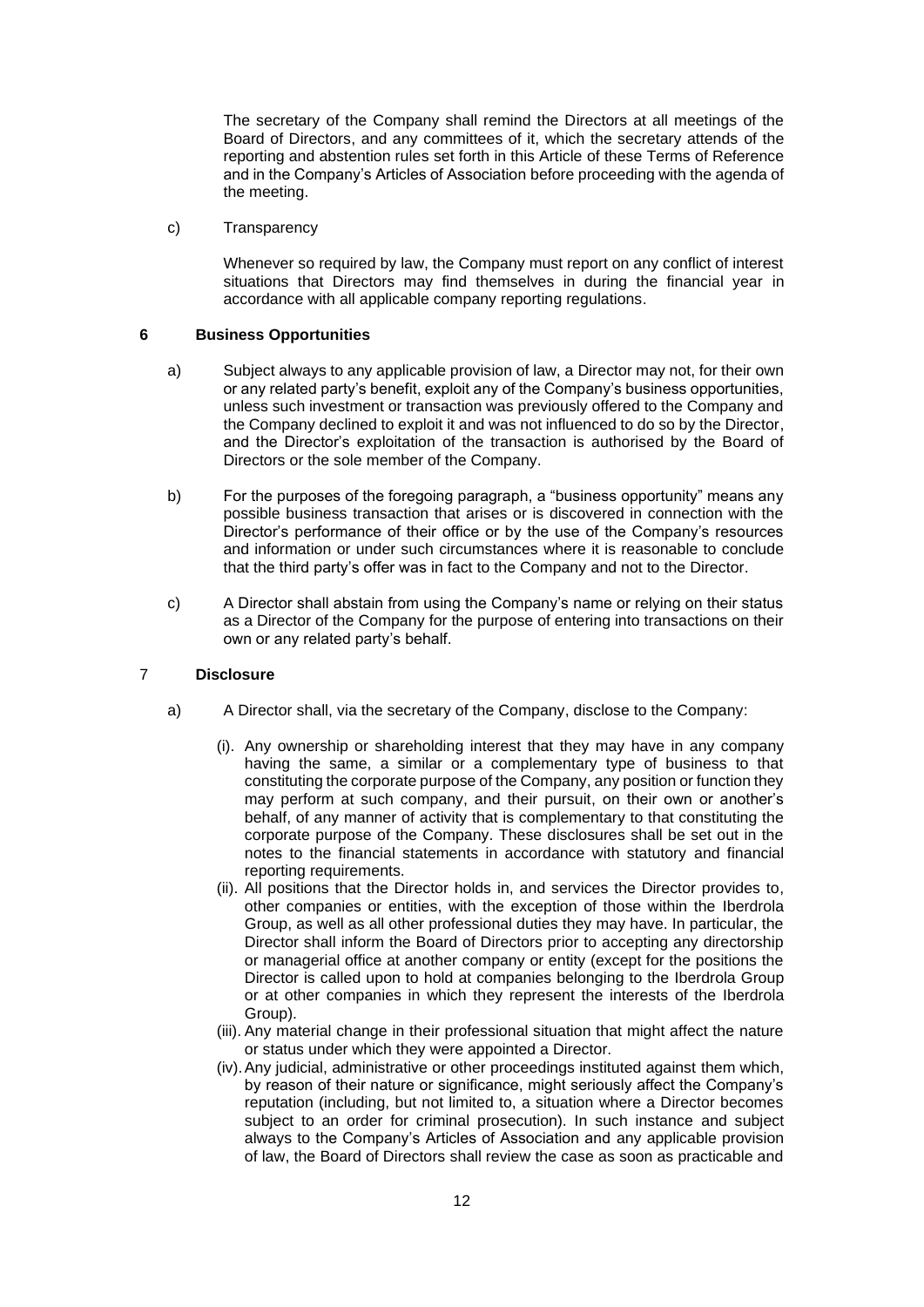shall adopt the decisions it deems fit taking into account the interests of the Company.

(v). In general, any other relevant circumstance or situation that may adversely impact their performance as a Director.

#### **8 Duties of Secretaries**

The secretary of the Company, and, if such office is in existence, any deputy secretary of the Company, shall be bound by the relevant obligations upon such an officer of the Company as set out under the Companies Act 2006.

#### **Article 11 Related Party Transactions**

- 1. Related party transactions shall be deemed to be any transaction involving a transfer of resources, services or obligations between the Company or its subsidiaries or Associated Companies (within the meaning given thereto by section 256 of the 2006 Act) with related parties (within the meaning given thereto by the international accounting standards as defined in section 474 of the 2006 Act), whether or not any consideration is involved, but excluding those transactions which, in accordance with any provision of law (including the Disclosure Guidance and Transparency Rules and the 2006 Act), the Articles of Association of the Company and these Terms of Reference or in accordance with Article 11.2 below, do not constitute related party transactions (**"Related Party Transactions"**).
- 2. Related Party Transactions shall not include: (i) operations or transactions between the Company and its direct or indirect wholly-owned subsidiaries, or between these subsidiaries; (ii) operations or transactions between the Company and its subsidiaries (or companies in which a member of the Iberdrola Group holds a minority interest) where no other party linked to the Company has interests in such subsidiaries (or such minority interest companies); (iii) the signing by the Company and any executive director or member of senior management of a contract governing the terms and conditions of the executive duties they are going to perform, including the determination of the remuneration to be paid for said duties (which must be approved pursuant to the provisions of the Articles of Association of the Company); nor (iv) transactions offered on the same conditions to all shareholders of the Company in which their equal treatment and the interests of the Company are assured.
- 3. Related Party Transactions must necessarily be approved by the sole member of the Company when they involve a transaction with a value exceeding ten percent of the Company's assets (or such other material value as determined by the sole shareholder of the Company). Where this threshold is not met, Related Party Transactions shall be submitted for approval to the Board of Directors. In both cases, a previous report from the Audit and Compliance Committee shall be required.
- 4. The Board of Directors, through the Audit and Compliance Committee, shall ensure that Related Party Transactions are fair and reasonable from the Company's standpoint.
- 5. Without prejudice to the foregoing of this Article 11, the Board of Directors may delegate the approval of transactions of the Company with other Iberdrola Group companies, or ScottishPower Group companies which are not excluded pursuant to Article 11.2 above, when these transactions are conducted in the ordinary course of business, including those resulting from the performance of a contract or framework agreement, and which are concluded on arms' length terms. The approval of Related Party Transactions referred to in this paragraph does not require a prior report from the Audit and Compliance Committee, but the Board of Directors must establish an internal information control procedure with respect to them, which shall include oversight by the Audit and Compliance Committee and which shall confirm the fairness and transparency of such transactions and, where appropriate, compliance with the criteria that allow for delegation.